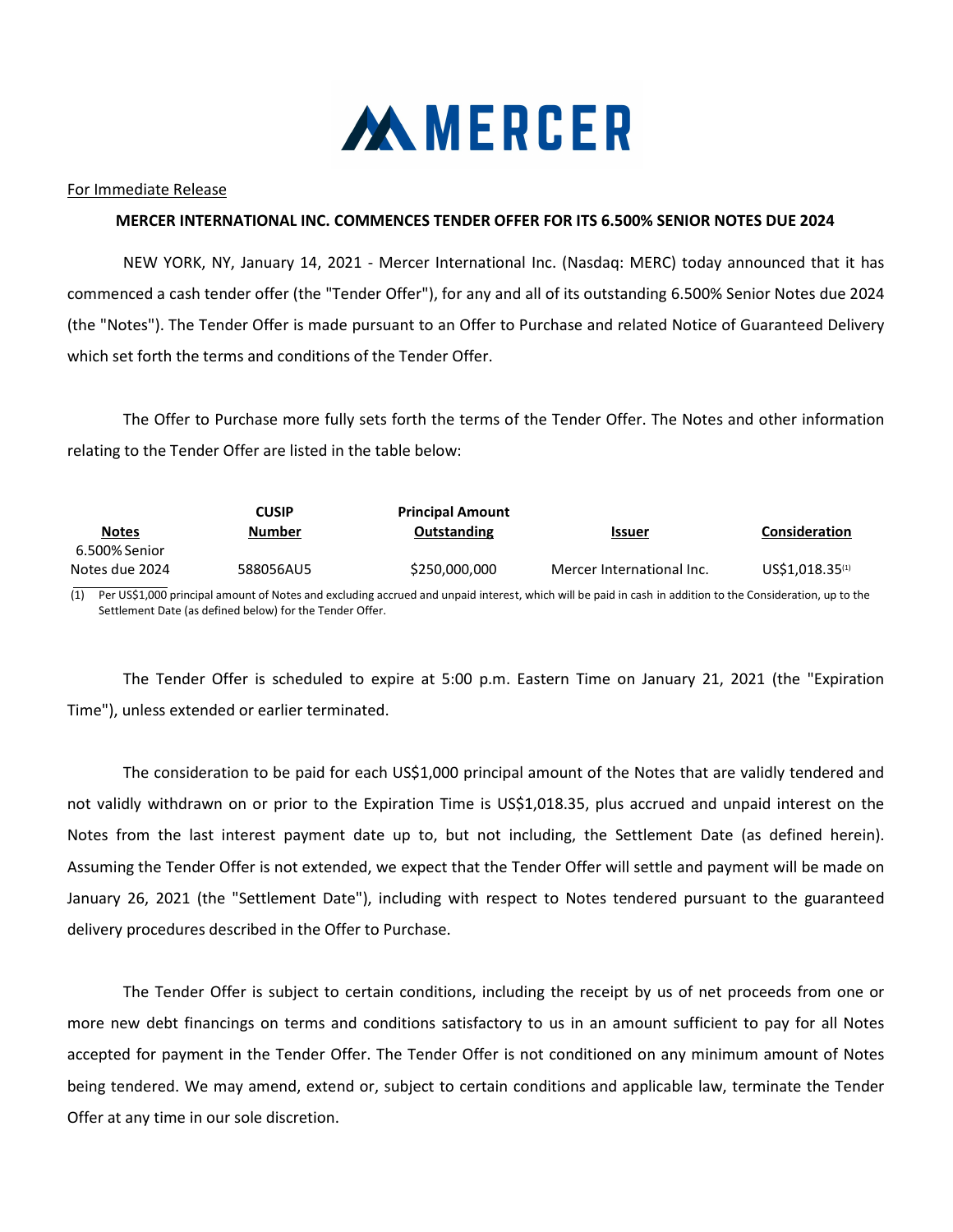We currently intend to issue today a conditional notice of redemption for Notes that are not accepted for purchase under the Tender Offer, at a redemption price of US\$1,016.25 per US\$1,000 principal amount of such Notes, plus accrued and unpaid interest, in accordance with the terms and conditions of the indenture governing the Notes. We currently expect the redemption date for the Notes to be February 13, 2021. This press release is not a notice of redemption.

As described in the Offer to Purchase, tendered Notes may be withdrawn at any time before the earlier of (i) the expiration time of the Tender Offer and (ii) if the Tender Offer is extended, the  $10<sup>th</sup>$  business day after the commencement of the Tender Offer. Notes tendered pursuant to the Tender Offer may also be withdrawn at any time after the 60<sup>th</sup> business day after commencement of the Tender Offer if for any reason the Tender Offer has not been consummated within 60 business days of commencement.

We have retained Credit Suisse Securities (USA) LLC to serve as the dealer manager for the Tender Offer. Questions regarding the tender offer may be directed to Credit Suisse at (212) 325-6340 or (800) 820-1653 (toll free).

We have also retained D.F. King & Co., Inc. to serve as the Information Agent and Tender Agent for the Notes in the tender offer.

The tender offers are being made pursuant to the terms and conditions contained in the Offer to Purchase and Notice of Guaranteed Delivery, copies of which may be obtained from D.F. King & Co., Inc. New York: (212) 269 5550 (Banks and Brokers) or (866) 530 8635 (toll free), or via mercer@dfking.com.

Copies of the Offer to Purchase and Notice of Guaranteed Delivery are also available at the following web address: http://www.dfking.com/mercer.

This announcement is for informational purposes only and is not an offer to purchase or sell or a solicitation of an offer to purchase or sell, with respect to any securities. The solicitation of offers to buy the Notes is only being made pursuant to the terms of the Offer to Purchase and the related Notice of Guaranteed Delivery. The Tender Offer is not being made in any state or jurisdiction in which such offer would be unlawful prior to registration or qualification under the securities laws of any such state or jurisdiction. None of the Company, the Dealer Manager or the Information and Tender Agent are making any recommendation as to whether or not holders should tender their Notes in connection with the Tender Offer.

Mercer International Inc. is a global forest products company with operations in Germany and Canada with consolidated annual production capacity of 2.2 million tonnes of pulp and 550 million board feet of lumber. To obtain further information on the company, please visit its web site at https://www.mercerint.com.